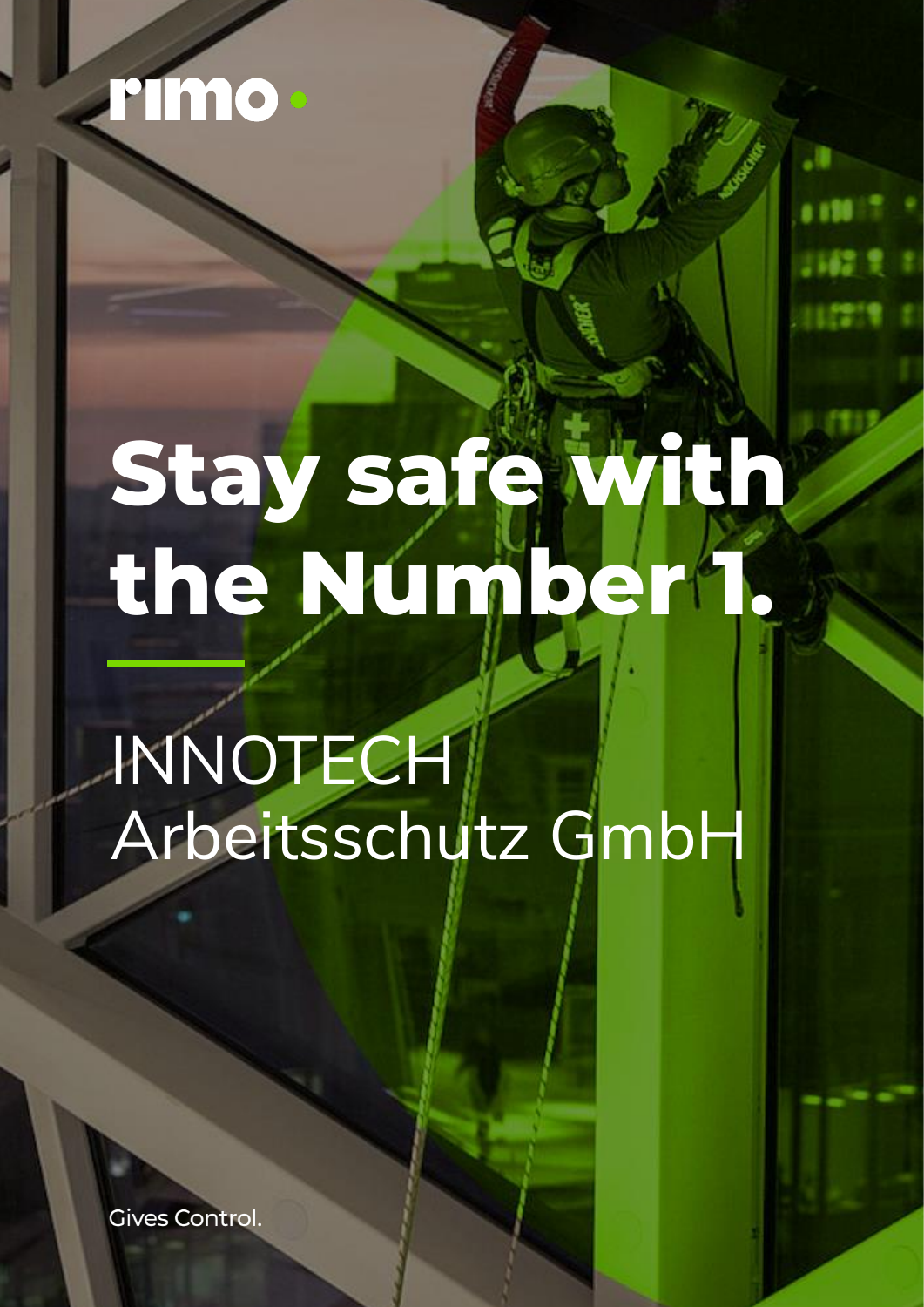Less gut feeling, more facts: INNOTECH opts for BI & CPM from Rimo. The decision-making platform Board paves the way for further growth for the security specialist.

## **PARTNER**

The Upper Austrian INNOTECH® Arbeitsschutz GmbH is considered one of the pioneers in occupational safety and health.

With an in-house production share of 88 percent, the research-oriented family business, with around 125 employees, relies on the highest quality made in Austria and is one of the largest European manufacturers of fall protection systems.

Represented by subsidiaries in Germany and Switzerland, as well as trading partners in 34 countries, the company repeatedly sets important accents with customized solutions and innovative products.

## **CHALLENGES**

Particular challenges here:

- In order not to lose sight of the goal of "expanding the digital offering" and to make the right decisions in the process, the right BI system was an important aspect.
- The software solution had to be innovative and flexible as well as support and merge the internal processes.
- Requirement of more transparency for management team as well as presentation of correct figures and data to be able to ensure fact-based decisions.
- Individual adaptability to processes



*"We needed a solution that, like ourselves, was innovative and flexible. A system that supports and merges the internal processes. The previous mapping of planning and analysis in different Excel files no longer meets our requirements, as this approach is not only error-prone and timeconsuming, but also does not provide us with the necessary insights."* **Andreas Sperl, Head of Finance**

The broad application possibilities of the board platform as well as the optimal support by the Rimo consultants were decisive factors for the choice. Starting with sales planning, which in the next step will create bills of materials in preparation for production planning, INNOTECH's long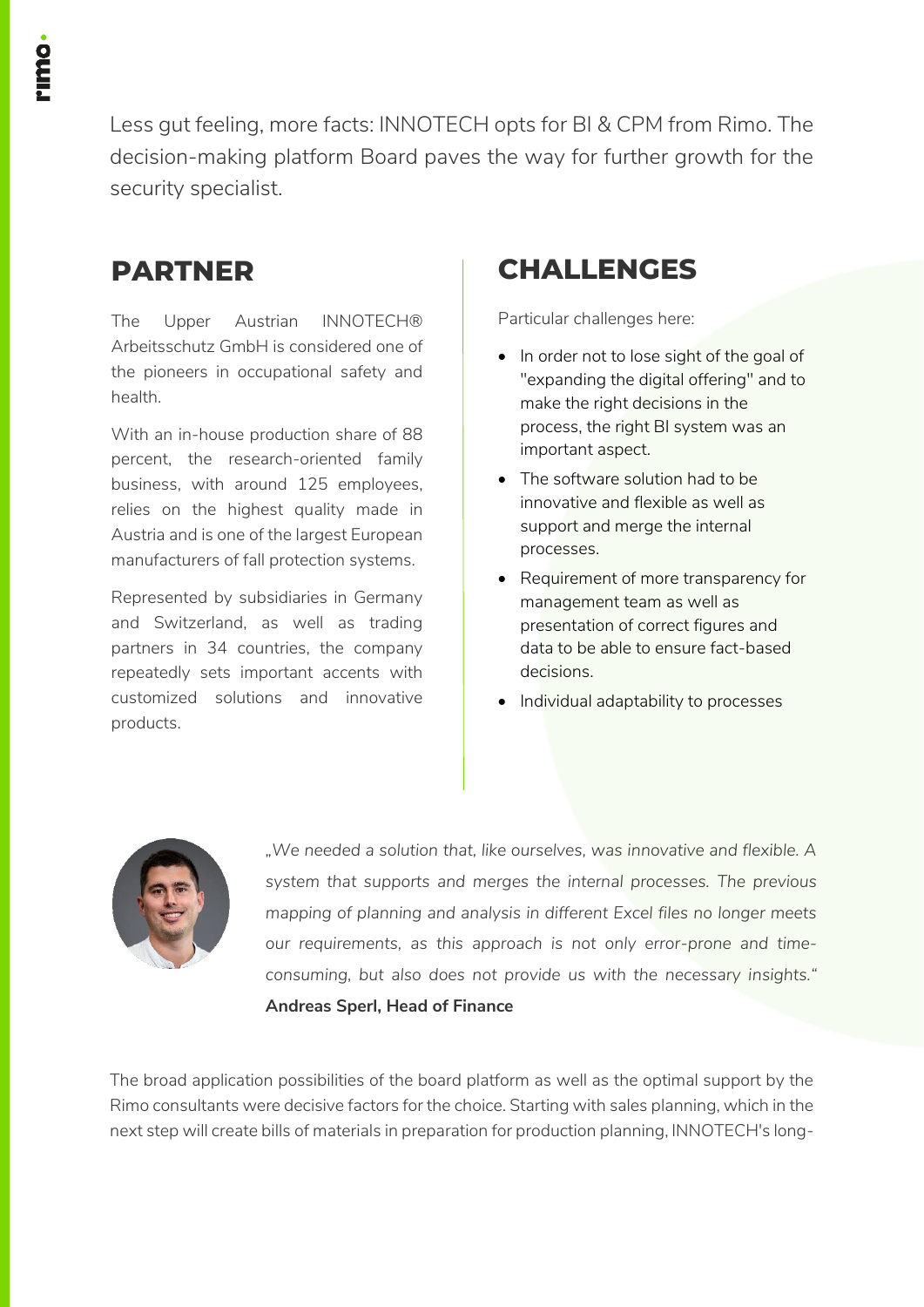term plan is to also map all financial processes and operational areas such as purchasing and warehousing in Board.

*The management team must be able to make its decisions on the basis of correct and consistent figures and data.*

With Rimo and Board, INNOTECH considers itself well equipped for the future: An innovative system that can grow flexibly with specific requirements and can be adapted to individual processes. Finance Manager Andreas Sperl and his team plan to implement the first planning with the new solution as early as the beginning of October. He has no concerns about user acceptance. The reason: Board's application interface is modern, intuitive and will therefore certainly meet with a very positive response from users.